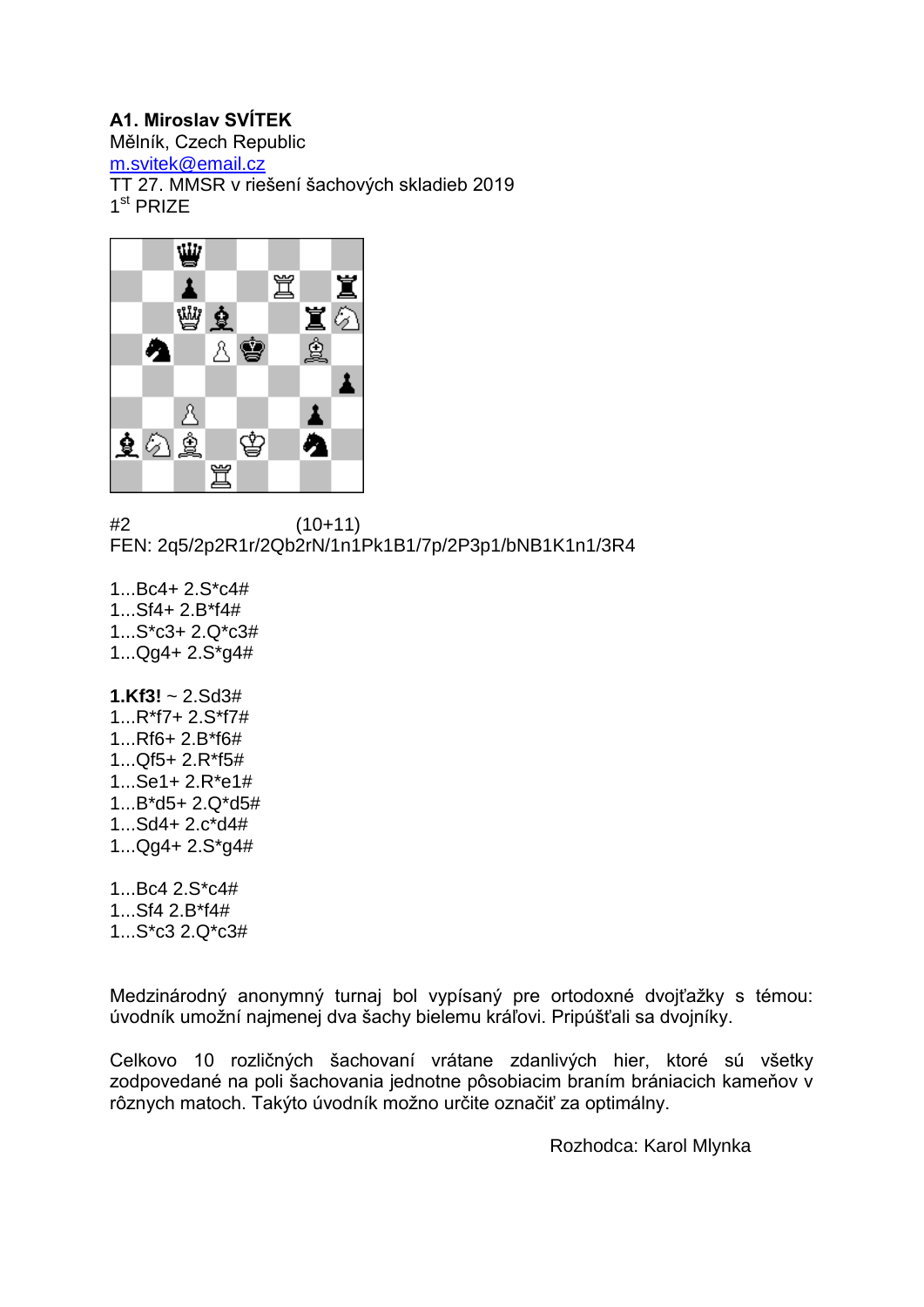# **A2. Miroslav SVÍTEK**

Mělník, Czech Republic [m.svitek@email.cz](mailto:m.svitek@email.cz) 8<sup>th</sup> FIDE World Cup 2020 3<sup>rd</sup> Honorable Mention



 $#2$  (  $10 + 6$  ) FEN: 1R6/8/3p4/2pN2Q1/2kPP3/P1Nn4/K3BB2/4bn2

1.Ra8? threat: 2.Ra4# but 1...B\*c3! **c**

1.Qc1? **A** threat: 2.Sb6# **B** 1...B\*f2 **a** 2.Sb5# **C** 1...c\*d4 **b** 2.Rc8# **K** 1...B\*c3 **c** 2.Q\*c3# **L** but 1...Se3! **d**

**1.Sb5! C** threat: 2.S\*d6# 1...B\*f2 **a** 2.Qc1# **A** 1...c\*d4 **b** 2.Sb6# **B** 1...Se3 **d** 2.S\*e3# **M**

Salazar, threat paradox, change  $Z - 23 - 46$ 

Interesting presentation of the Salazar + Dombro-paradox combination.

Judge: Dragan Stojnić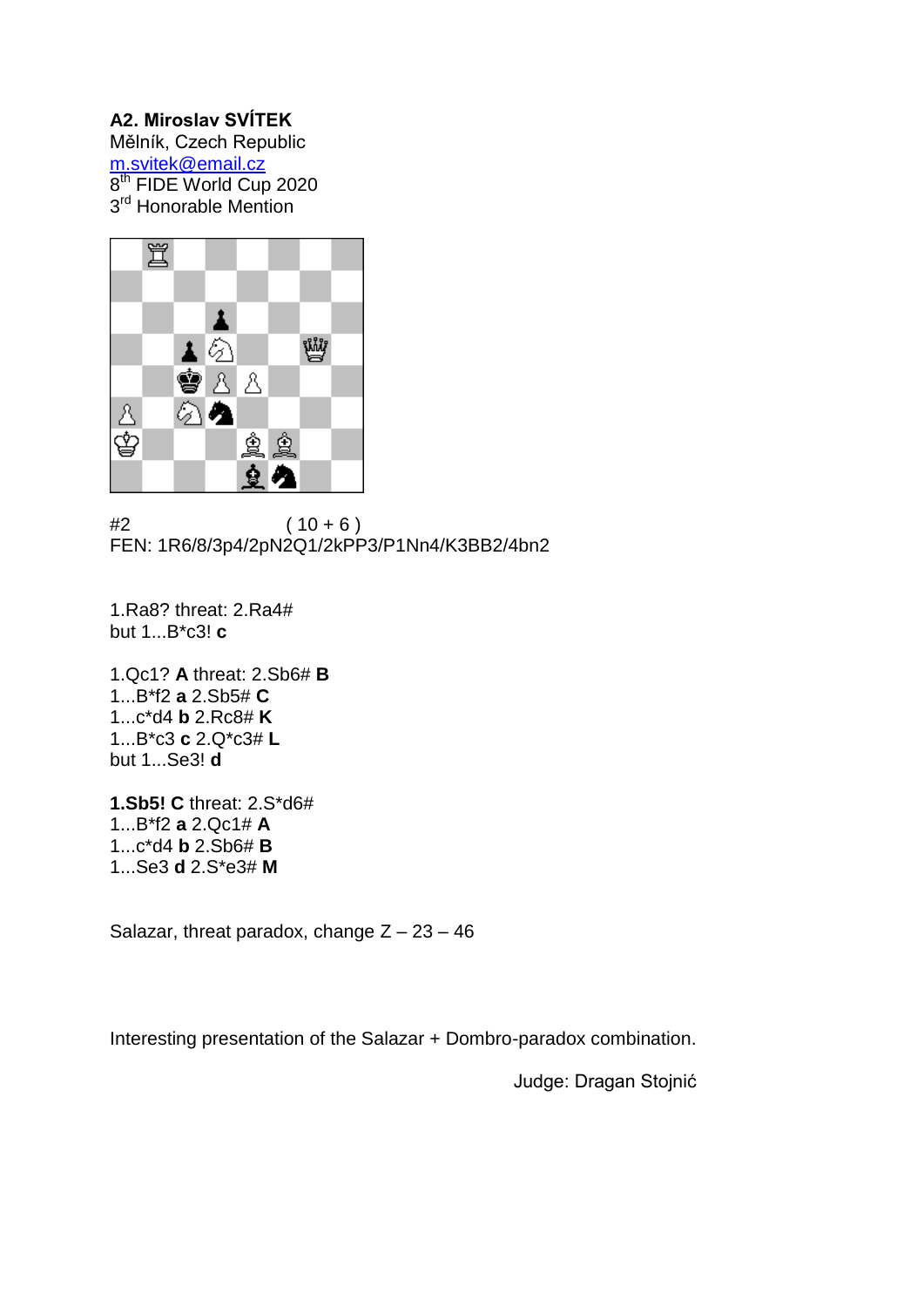# **A3. Miroslav SVÍTEK**

Mělník, Czech Republic [m.svitek@email.cz](mailto:m.svitek@email.cz)  $2^{\text{nd}}$  TT FRME 2020 1<sup>st</sup> PRIZE



 $#2$  (  $13 + 10$  ) FEN: 1Nr5/8/K3P2B/2pBp3/R1Pk1N2/p1b2p2/qPPpPPn1/3Q4

 1.e\*f3? threat: 2.Se2# 1...e\*f4 **AB** 2.Bg7# 1...Q\*c4+ **CD** 2.R\*c4# but 1...S\*f4!

**1.e7!** threat: 2.Se6#

 1...e\*f4 **AB** 2.Bg7# **P – B**  1...B\*b2 **BC** 2.Q\*d2# **B – Q**  1...Q\*c4+ **CD** 2.R\*c4# **Q – R**  1...Rc6+ **DE** 2.S\*c6# **R – S**  1. S\*f4 **FA** 2 e3#

cycle of defending and matting pieces **P – B B – Q Q – R R – S S – P**  cycle of pairs of five defensive motifs **AB – BC – CD – DE – EA** 

- **A** capturing of the threat unit
- **B** creating flight by unblocking of the royal square
- **C** creating flight by capture
- **D** checking
- **E** direct guard of the threat square

A wonderful combination of two cyclic themes: 1st cycle of motifs and 2nd cycle of defending and mating pieces.In the past, the dual motivation was "forbidden" and isnowadays a valuable part of the thematic content.

International Judge of the FIDE for Chess Compositions: Karol Mlynka (Slovakia)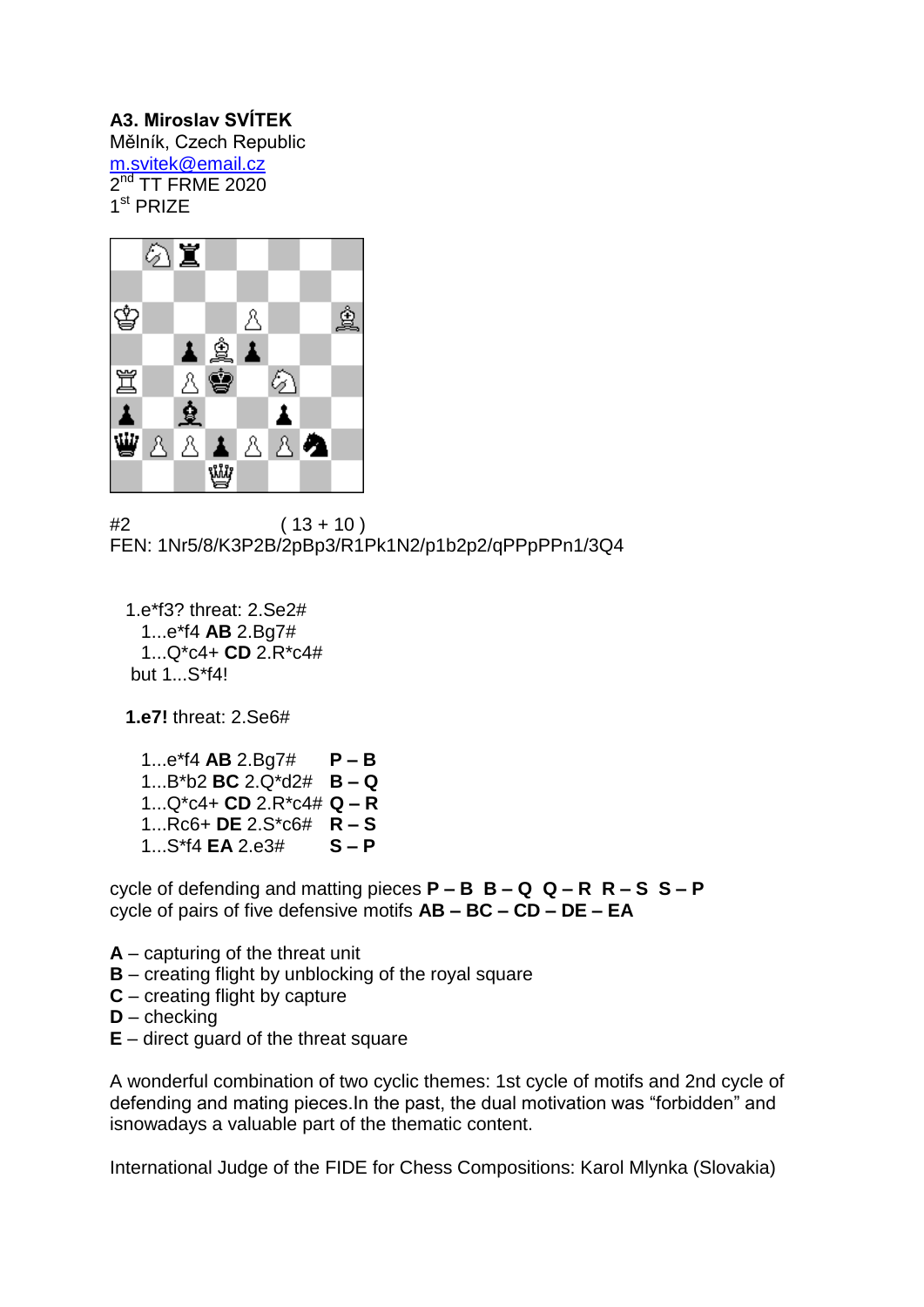# **A4. Miroslav SVÍTEK**

Mělník, Czech Republic [m.svitek@email.cz](mailto:m.svitek@email.cz) SUPERPROBLEM TT 250 2021 1<sup>st</sup> PRIZE



 $#2$  (11 + 9) FEN: 8/BK4n1/R2PP2Q/2Nk4/1p4N1/p2PP3/2n1p2b/2Rb3r

- 1...Sd4 **A'** 2.e4# **K** 1...B\*d6 **B'** 2.Q\*h1# **L** 1...S\*e6 **C'** 2.Q\*e6# **M**
- 1.Sd7? threat: 2.e4# **K** 1...S\*e3 **C'** 2.S\*e3# **N** but 1...e1=Q/R!
- 1.Sb3? threat: 2.e4# **K** 1...S\*e3 **B'** 2.Rc5# **O** but 1...e1=Q/R!
- **1.Se4**! threat: 2.Ra5# 1...Sd4 **B'** 2.Rc5# **O** 1...B\*d6 **C'** 2.R\*d6# **P** 1...S\*e6 **A'** 2.Sf6# **Q**

Cyclic change of three harmful effects **HE – 23 – 33**, change harmful effects in tries **A'** – blocking

**B'** – opening line of the mating unit

**C'** – annihilation

A very nicely constructed cyclic shift involving harmful effects of blocking, line opening and annihilation. The additional feature are the tries Sd7? and Sb3? by the key piece threaten e4 (the set mate after 1...Sd4) defeated by e1Q/R! The key 1.Se4! brings out a threat correction element introducing threat 2.Ra5 besides effecting the required thematic changes.

Judge C. G. S. Narayanan (India)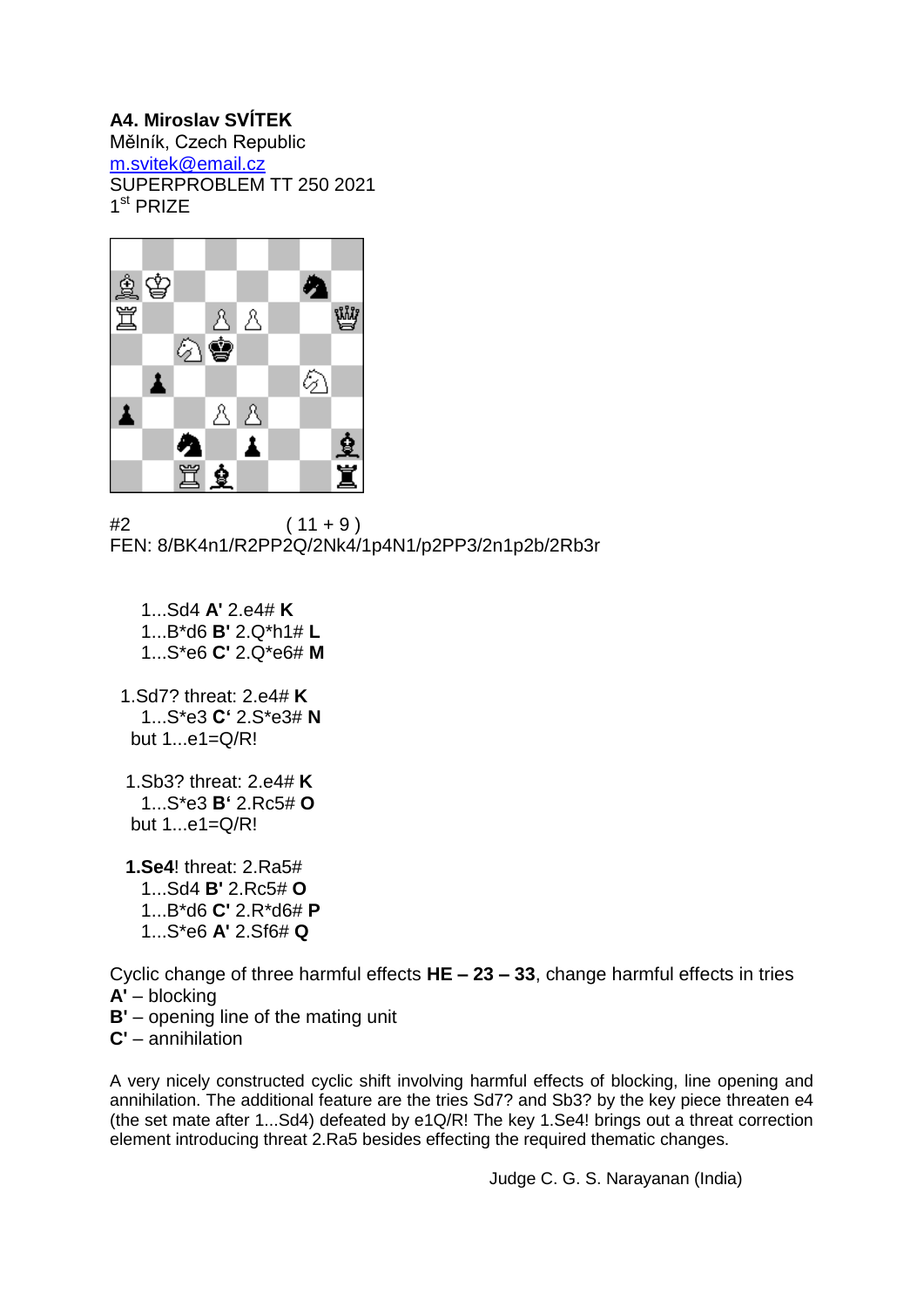#### **A5. Miroslav SVÍTEK**

Mělník, Czech Republic [m.svitek@email.cz](mailto:m.svitek@email.cz) SUPERPROBLEM TT 257 2021 1<sup>st</sup> PRIZE



 $#2$  (  $12 + 8$  ) FEN: n7/2pp2K1/2Pp2NR/3kP3/1P1Nr3/1P3P1B/2R1p1b1/Q7

1.S:e2? thr. 2.Se7# **A** 2.Qa5# **B** but 1…Rg4! 1.Kf6? thr. 2.Se7# **A** but 1…d:e5! **a** 1…R:e5 2.Sf4# 1…Rf4+ 2.S:f4# 1.Rd2? thr. 2.Qa5# **B** but 1…R:d4! **b**  1.B:d7? thr. 2.Be6# **C** but 1…Bh3! 1…d:e5 **a** 2.Se7# **A** 1…R:d4 **b** 2.Qa5# **B** 1.Ra2? thr. 2.Ra5# but 1…R:d4! **b 1.Rc4!** thr. 2.Qa5# **B** 1…d:e5 **a** 2.Se7# **A**

1…d:c6 2.Be6# **C**

Pseudo le Grand, Dombrovskis, Barnes.

The complete synthesis of three algebraic themes in six phases: Pseudo le Grand (CbB/BcC), Dombrovskis (Aa!-Bb!/aA-bB), and Barnes (AB/A/B/aAbB) – with the very interesting motivation of defences (for example, selfblocks in the try 1.B:d7?). A bonus is a three-phase "spiral" of two unchanged variations.

Judges Karol Mlynka & Ivan Jarolín (Slovakia)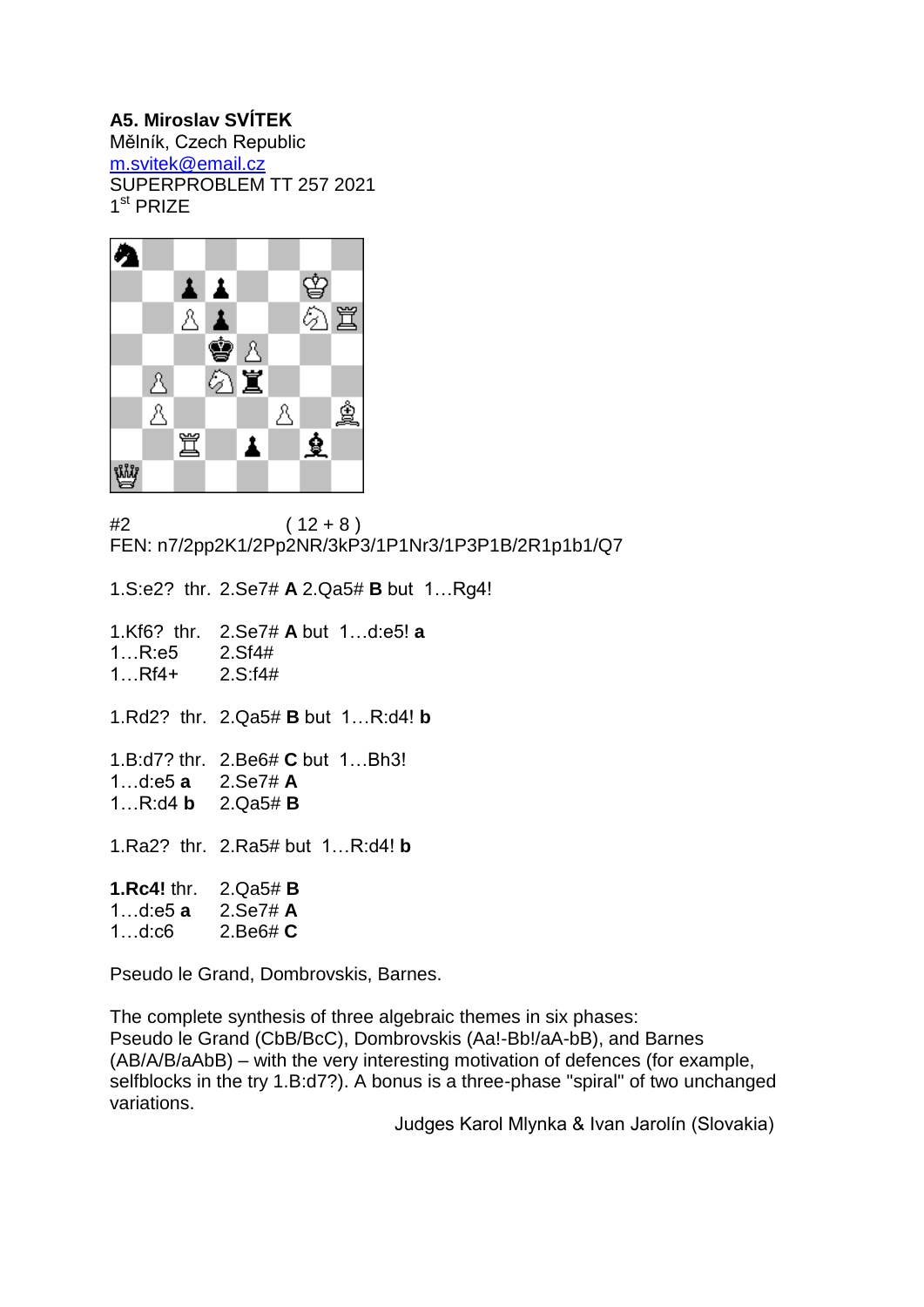#### **A6. Miroslav SVÍTEK**

Mělník, Czech Republic [m.svitek@email.cz](mailto:m.svitek@email.cz) SUPRPROBLEM TT 257 2021 2<sup>nd</sup> PRIZE



 $#2$  (  $10 + 12$  ) FEN: 5q2/BB3p2/1N1bp3/7Q/2pNR3/p1pk1p1r/PpRP4/1K5n

- 1...Bg3 (a) 2.Q\*f3# (A) 1...f2 (b) 2.Qe2# (B)
- 1.S\*f3? threat: 2.Re3# (C) 2.R\*c3# (D) 2.Se1# (E) 1...R\*f3 (c) 2.Q\*f3# (A) but 1...c\*d2! (d)
- 1.Qg5? threat: 2.R\*c3# (D) 2.Qe3# (F) but 1...Bf4! (f) 1...f2 (b) 2.R\*c3# (D) 1...Bb4 (e) 2.Qe3# (F)
- 1.Sb3? threat: 2.Re3# (C) 2.R\*c3# (D) but 1...c\*d2! (d) 1...Bb4 (e) 2.Re3# (C) 1...Bf4 (f) 2.R\*c3# (D) 1...c\*b3 (g) 2.Qb5# (G)
- 1.Qa5? threat: 2.Q\*c3# but 1...Bb4! (e) 1.Qb5? (G) threat: 2.Q\*c4# but 1...Qc8! 1.Se2? threat: 2.Re3# (C) but 1...Qh6! 1...f2 (b) 2.Rd4# (H) 1...c\*d2 (d) 2.Rc3# (D) 1...Bf4 (f) 2.S\*f4# (I)
- 1...f\*e2 (h) 2.Q\*e2# (B)

 **1.S\*c4!** threat: 2.R\*c3# (D) 1...c\*d2 (d) 2.Re3# (C) 1...Bb4 (e) 2.Se5# (J) 1...K\*c4 (i) 2.Qb5# (G)

Theme Barnes, Dombrovskis and le Grand, radical change, Rukhlis